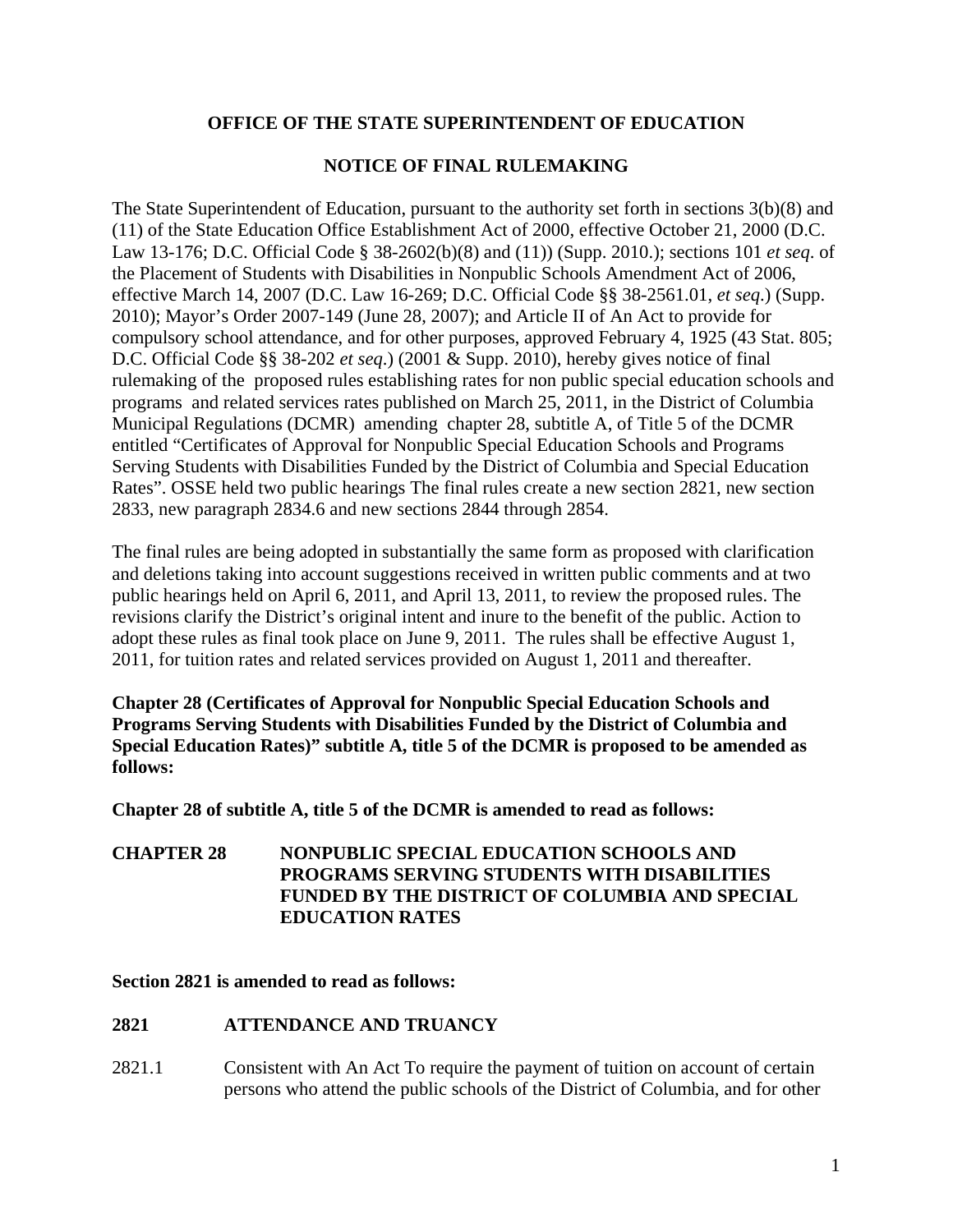purposes, approved September 8, 1960 (74 Stat. 854; D.C. Official Code §§ 38- 201, *et seq*.(2001)), a nonpublic special education school or program shall require that a District of Columbia student enrolled in its school or program shall attend every regular instructional school day and remain in school until the official closure of the school day, unless otherwise excused.

- 2821.2 A nonpublic special education school or program shall maintain a policy to allow a student to enter and attend school when the student arrives late for school and shall record the student's tardiness or partial absence if a student fails to attend school for the entire day.
- 2821.3 A nonpublic special education school or program shall adhere to and maintain policies and procedures in conformance with the attendance and truancy policies and procedures of each sending LEA (except as provided in subsection 2821.4(b)) and the District of Columbia as set forth in chapter 21 of subtitle A of title 5 of the DCMR.
- 2821.4 If a nonpublic special education school or program serves students placed in its school or program from multiple District of Columbia LEAs, it is the responsibility of the nonpublic school or program to have and make available upon request, a written copy of each respective LEA's attendance and truancy policy. In consultation with each sending LEA, the nonpublic school or program shall either:
	- (a) Apply the sending LEA's policy to each student enrolled in that LEA; or
	- (b) Select one (1) District of Columbia sending LEA's attendance policy to apply to all students attending the nonpublic school or program and provide a written notification of such designation to each LEA and OSSE.
- 2821.5 The designated attendance policy shall meet the minimum requirements of chapter 21 of subtitle A of Title 5 of the DCMR and each LEA served by the nonpublic school or program.
- 2821.6 A nonpublic special education school or program shall file with OSSE a copy of the District of Columbia LEA attendance policy governing a student whose services are funded by the District of Columbia and shall provide an attendance report to OSSE or an LEA upon request.
- 2821.7 The nonpublic special education school or program shall submit to the sending LEA and OSSE the same attendance report at the time an invoice is submitted to OSSE for payment. The attendance report shall accurately reflect each student's attendance for every regular instructional school day, or portion thereof, for the respective billing cycle, identifying excused and unexcused absences. All absences shall be presumed to be unexcused unless otherwise marked as excused in an attendance report.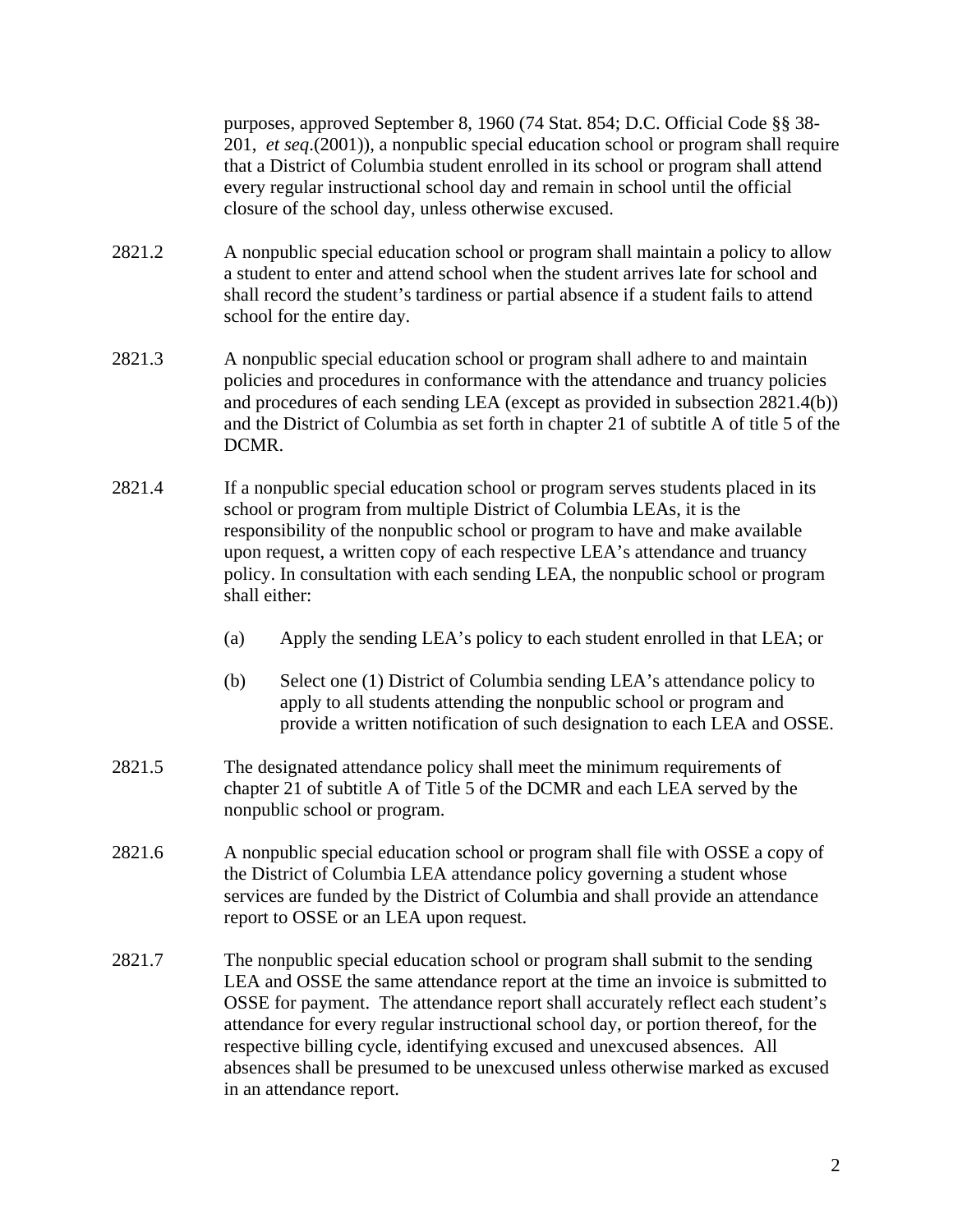- 2821.8 A nonpublic special education school or program shall notify the sending LEA in writing no later than two (2) instructional school days after the accrual of five (5) unexcused absences by a District of Columbia student in a marking period or similar time frame so that the student's LEA may take actions including, but not limited to, the steps required by 5 DCMR A §2103.
- 2821. 9 A nonpublic special education school or program shall notify the sending LEA, in writing, not later than two (2) instructional school days after the accrual of ten (10) unexcused absences at any time within the school year. In each such case the:
	- (a) Nonpublic special education school or program shall consult with the sending LEA regarding whether or not the current placement or location assignment is appropriate; and
	- (b) Sending LEA shall convene an IEP team meeting as soon as possible to review the student's absences, to make recommendations as appropriate with regard to intervention strategies including, but not limited to those required by 5 DCMR A §2103, and to make a determination regarding the continued appropriateness of the current placement.
- 2821.10 A copy of each notice required by section 2821.9 shall be submitted with the nonpublic school or program's next invoice submission to OSSE.
- 2821.11 Failure by a nonpublic special education school or program to comply with the attendance requirements of an LEA, or the attendance documentation required in this chapter, shall limit payment for tuition and related services to the instructional school days that the student was in attendance.
- 2821.12 A nonpublic special education school or program shall obtain written authorization from the responsible LEA to hold a placement open and to continue billing for tuition if a student has accrued:
	- (a) Ten (10) unexcused absences at any time during the school year; or
	- (b) Seven (7) consecutive unexcused absences.
- 2821.13 A nonpublic special education school or provider shall not invoice OSSE and OSSE will not pay for tuition or services beginning the fifteenth  $(15<sup>th</sup>)$ consecutive day of a student's unexcused absence. LEAs remain responsible for ensuring a free and appropriate education (FAPE) is continuously provided to students regardless of OSSE's authority to pay tuition under this section.
- 2821.14 In its discretion, and upon written request from an authorized official of a sending LEA, OSSE may continue to pay educational tuition to a nonpublic special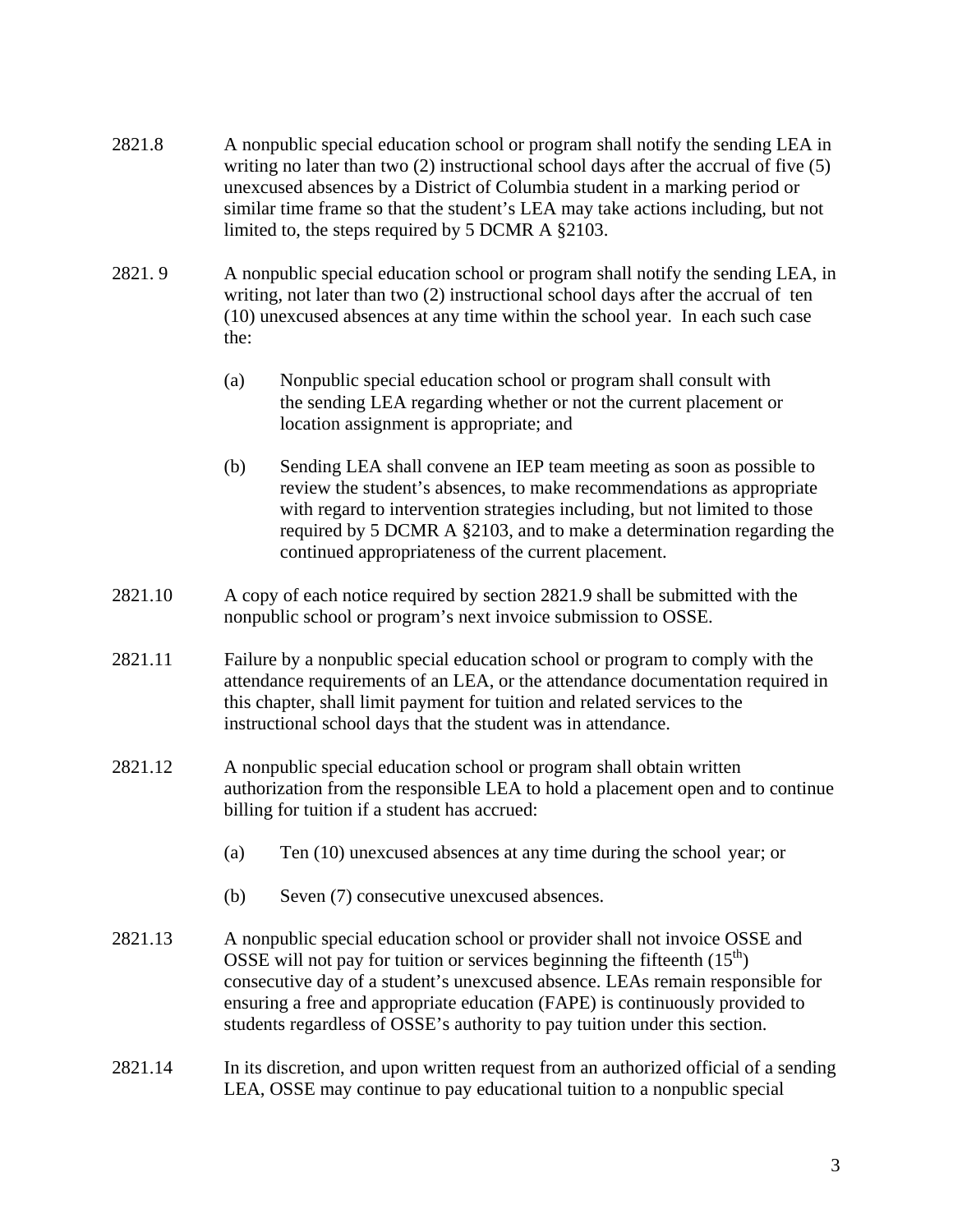education school or program in order to ensure that a student will be allowed to return to the school or program after an excused absence and receipt of written confirmation that the student was unable to attend due to a medical disability, hospitalization, incarceration, detention, or placement in a residential facility.

- 2821.15 Except as provided for in subsection 2821.14 above, if a student has accrued an extended period of excused absences, a nonpublic school or program may not charge fees for that student's placement for more than fourteen (14) school days; except, that holds of not more than thirty (30) days may be negotiated on a caseby-case basis, upon written request to OSSE from the responsible LEA, with a written explanation of exceptional circumstances. OSSE may, in its discretion, accept or deny a written request from the sending LEA to extend the period of time payments shall continue to be made to a nonpublic school or program.
- 2821.16 Upon notification from any source that a District of Columbia student placed at a nonpublic special education school or program has been hospitalized, incarcerated, detained, placed at a residential facility, or placed at any other school or program, the nonpublic special education school or program shall:
	- (a) Notify the sending LEA immediately in writing and request written information regarding the student's status and whether or not the student is to be withdrawn from the nonpublic special education school or program;
	- (b) Comply within two (2) business days to a request from the receiving facility or the sending LEA for records or other input for the purpose of providing appropriate academic instruction and related services to the student at the new placement; and
	- (c) Inform OSSE, in the attendance report accompanying its next invoice, of the student's status, the date on which the nonpublic special education school or program learned of the new placement and, if known, the date on which the new placement was made.
- 2821.17 Unless payment has stopped under any of the provisions above, the final date for which OSSE shall provide payment is the date on which the nonpublic special education school or program was notified of a student's changed placement status consistent with provisions of this chapter or the last instructional school day prior to the date a subsequent placement begins billing for educational expenses, whichever date is earlier.
- 2821.18 OSSE, in its discretion, may seek a credit or refund for a payment made to a nonpublic special education school or program after the appropriate end date specified in this chapter.
- 2821.19 Unless a detailed written plan has been submitted to and approved by OSSE in advance, no nonpublic special education school or program shall implement a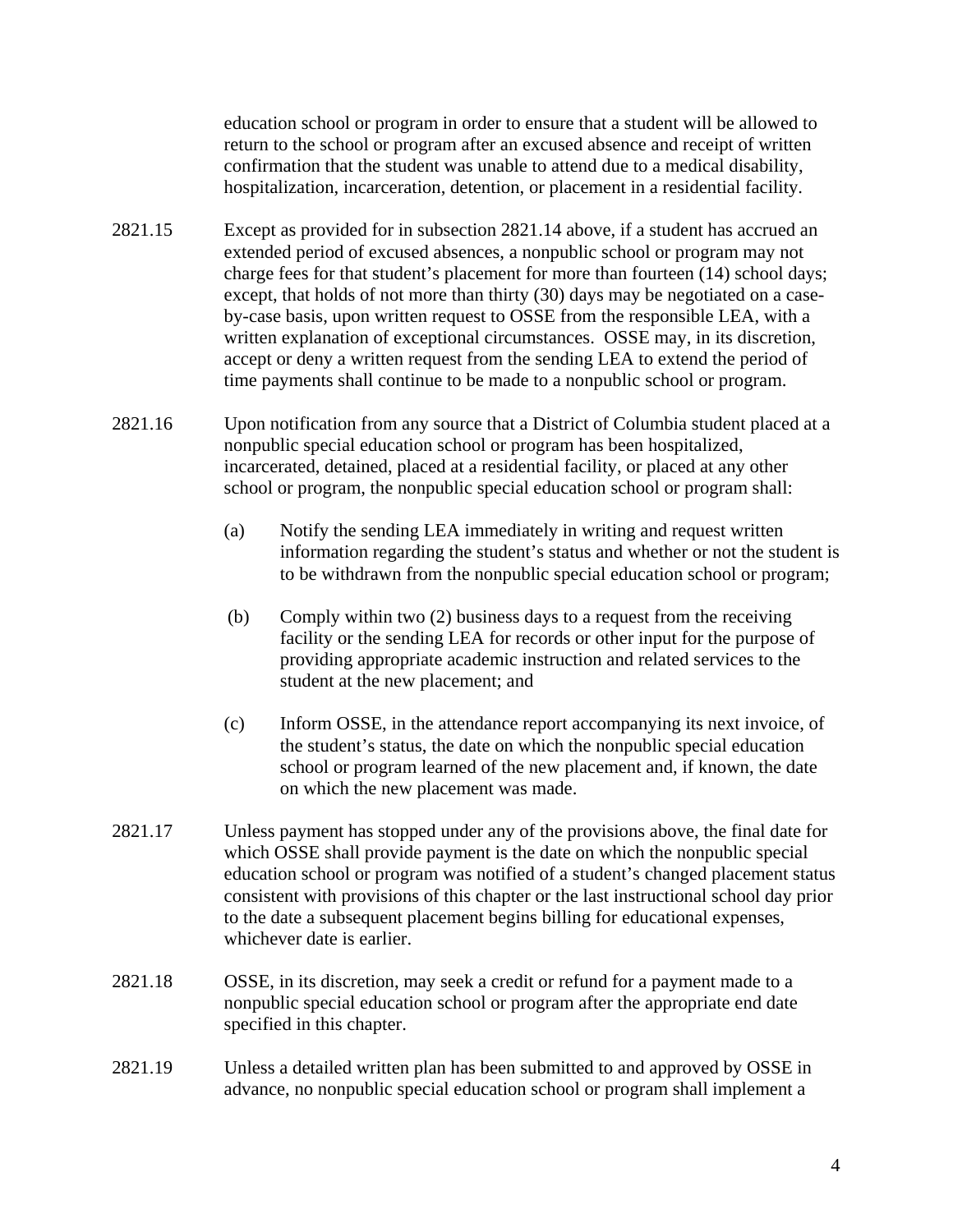system of rewards or incentives that provides monetary awards to students for attendance.

#### **Section 2833 is amended to read as follows:**

### **2833 INVOICING**

- 2833.1 A nonpublic special education school or program shall submit to OSSE invoices for special education services in conformance with the service rates established in this chapter and consistent with policies and procedures applicable to payments to nonpublic special education schools, programs, and providers.
- 2833.2 Payments by OSSE of invoices shall be limited to the services specified and authorized only by an IEP, HOD, or court order resulting from an IDEA due process hearing. A settlement agreement (SA) shall be accepted as authorization for payment unless it violates applicable federal and local laws and regulations.
- 2833.3 An invoice shall include the following information for each student:
	- (a) Student name, date of birth, and the unique student identification number if one has been assigned;
	- (b) The name of the District of Columbia agency responsible for placing the student at the nonpublic special education school or program. The responsible agency for:
		- (1) Day nonpublic special education schools and programs is the LEA that placed the student under IDEA; and
		- (2) Residential nonpublic special education schools and programs there may be more than one (1) responsible agency, which may include the Department of Youth Rehabilitation Services (DYRS), the Child and Family Services Agency (CFSA), or the Department of Mental Health (DMH).
	- (c) The name of the LEA responsible for ensuring FAPE;
	- (d) The tuition rate per diem consistent with this chapter;
	- (e) The number of tuition days billed for on the invoice;
	- (f) Specific itemization of related services provided, including the frequency of each service and the unit of service provided on a per hour or per diem basis as appropriate;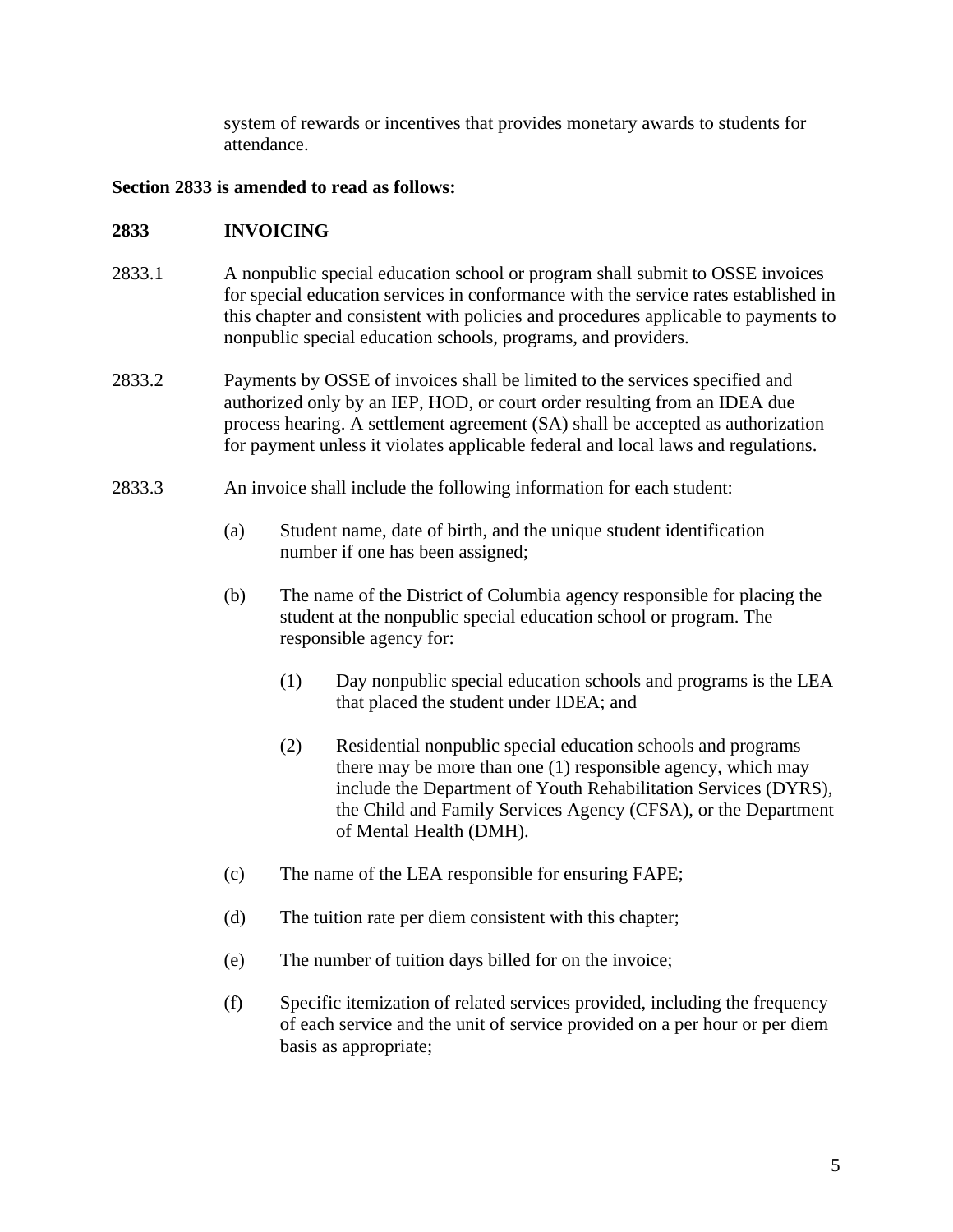- (g) The student's Medicaid number, if provided by the parent or the sending LEA; and
- (h) An attendance report including specific days of attendance and absence (identified as excused or unexcused). All absences will be presumed to be unexcused unless otherwise marked.
- 2833.4 Policies and procedures related to invoicing shall be published and made available by OSSE.
- 2833.5 A nonpublic special education school or program or related service provider shall obtain from OSSE a written rate confirmation prior to submission of an invoice.
- 2833.6 A nonpublic special education school or program or related service provider shall not submit an invoice based upon a bundled or packaged rate methodology when invoicing the District of Columbia government, unless:
	- (a) OSSE has accepted the per diem rate established by another state, or political subdivision within a state, based upon a rate setting methodology that has been deemed reasonable by OSSE; and
	- (b) The bundling of related services within the rate submitted to OSSE is permitted or required by that state or political subdivision.
- 2833.7 If a rate OSSE has previously confirmed is modified, written notification shall be given to OSSE, including copies of any related documents and communications with the rate-setting state or political subdivision regarding budget adjustments, rate adjustments, staffing vacancies, or other rate related matters.
- 2833.8 OSSE shall not accept for payment invoices submitted more than six (6) months after the date the services were provided, unless such payments are specifically mandated by an HOD or court order resulting from a due process hearing under IDEA.
- 2833.9 OSSE shall apply a debit to the account or seek a refund from a nonpublic special education school or program determined to have charged a duplicative fee or a fee in excess of a rate approved under this chapter.
- 2833.10 If a nonpublic special education school or program subcontracts with another individual or entity to deliver some or all of a student's services, the subcontracted service provider may not bill OSSE directly. The nonpublic special education school or program must incorporate any such legitimate costs into its invoice for the student in accordance with approved rates and applicable invoicing requirements.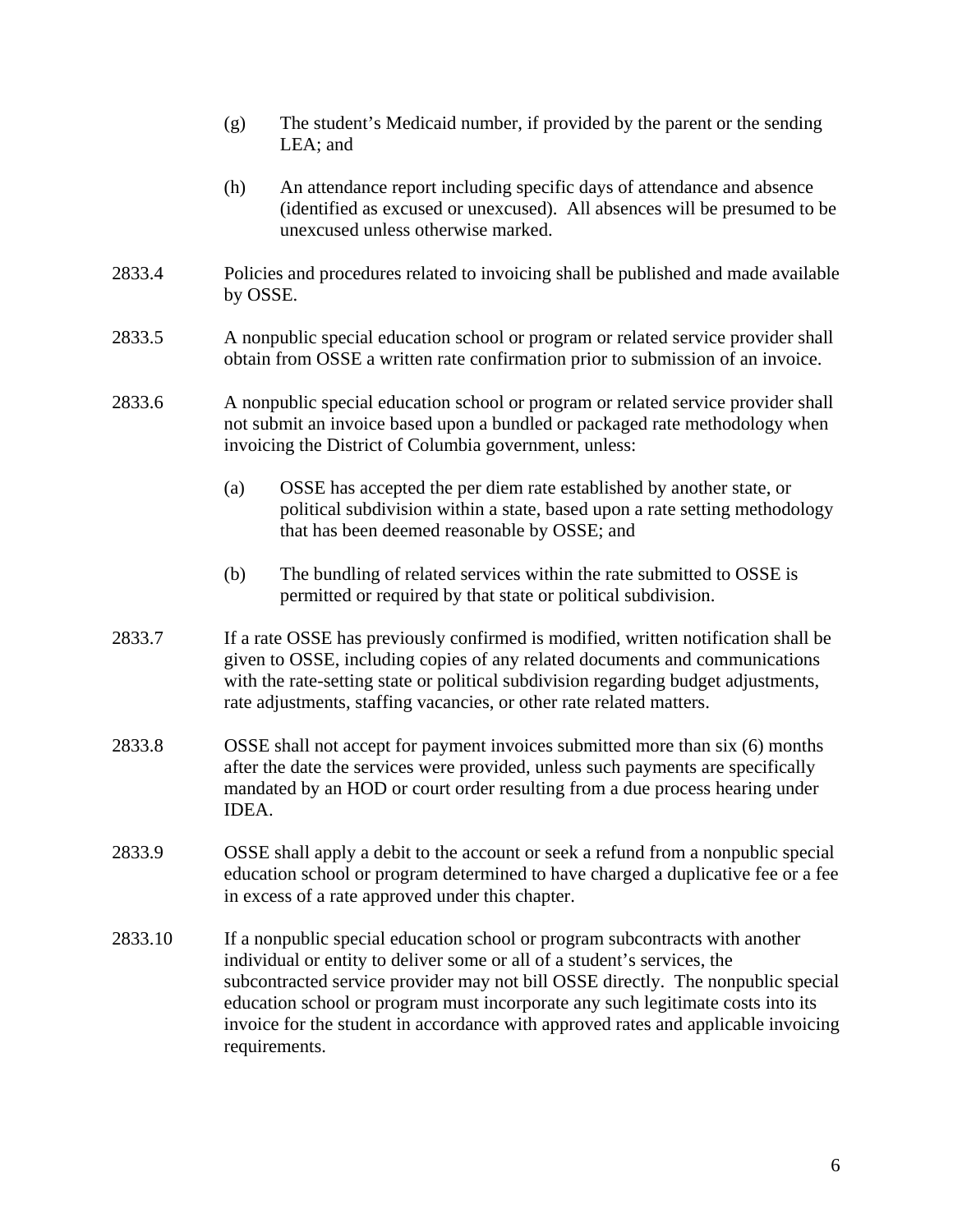- 2833.11 OSSE shall not pay for services associated with any form of homebound instruction without proof of prior written approval from the responsible LEA and approval from OSSE. OSSE shall determine the applicable rates for such services on case-by-case basis for each individual student.
- 2833.12 A nonpublic special education school or program may not invoice OSSE for noneducational costs unless specified in a student's IEP or in an HOD or court order resulting from a due process hearing under IDEA. OSSE shall not be responsible for non-educational costs for students placed into a nonpublic school or program by non-educational District of Columbia agencies including without limitation placements made by the District of Columbia Department of Youth Rehabilitation Services (DYRS), the Child and Family Services Agency (CFSA), and the Department of Mental Health (DMH).
- 2833.13 The first billing day for a student shall be the first full day of attendance at the nonpublic special education school or program.
- 2833.14 A nonpublic school or program shall provide a copy of any invoice submitted to OSSE, to an LEA upon request.

#### **Section 2834 is amended by amending subsection 2834.6 to read as follows:**

2834.6 An LEA shall give placement preference to a Psychiatric Residential Treatment Facility (PRTF) that meets the District of Columbia Department of Health Care Finance (DHCF) standards and requirements specified in 29 DCMR § 948. It is the responsibility of the LEA, with the consent of the child's parent pursuant to 34 C.F.R. § 300.154(2010), to contact DHCF to determine whether the child is eligible or entitled to Medicaid benefits and should request a certification from the District of Columbia Department of Mental Health (DMH) stating that admission to a PRTF is medically necessary under 29 DCMR § 948.7.

#### **The following new sections are added to read as follows:**

### **2844 NONPUBLIC SPECIAL EDUCATION SCHOOL OR PROGRAM PLACEMENT AND LOCATION ASSIGNMENT PRINCIPLES**

2844.1 Consistent with section 3 of the Placement of Students with Disabilities in Nonpublic Schools Amendment Act of 2006, effective March 14, 2007 (D.C. Law 16-269; D.C. Official Code § 38-2561.03(Supp. 2010)), unless the placement of a student has been ordered by a District of Columbia Court, federal court, or hearing officer pursuant to IDEA and after the required findings have been made, no student whose education, including special education or related services, is funded by the District of Columbia government shall be placed in a nonpublic special education school or program that: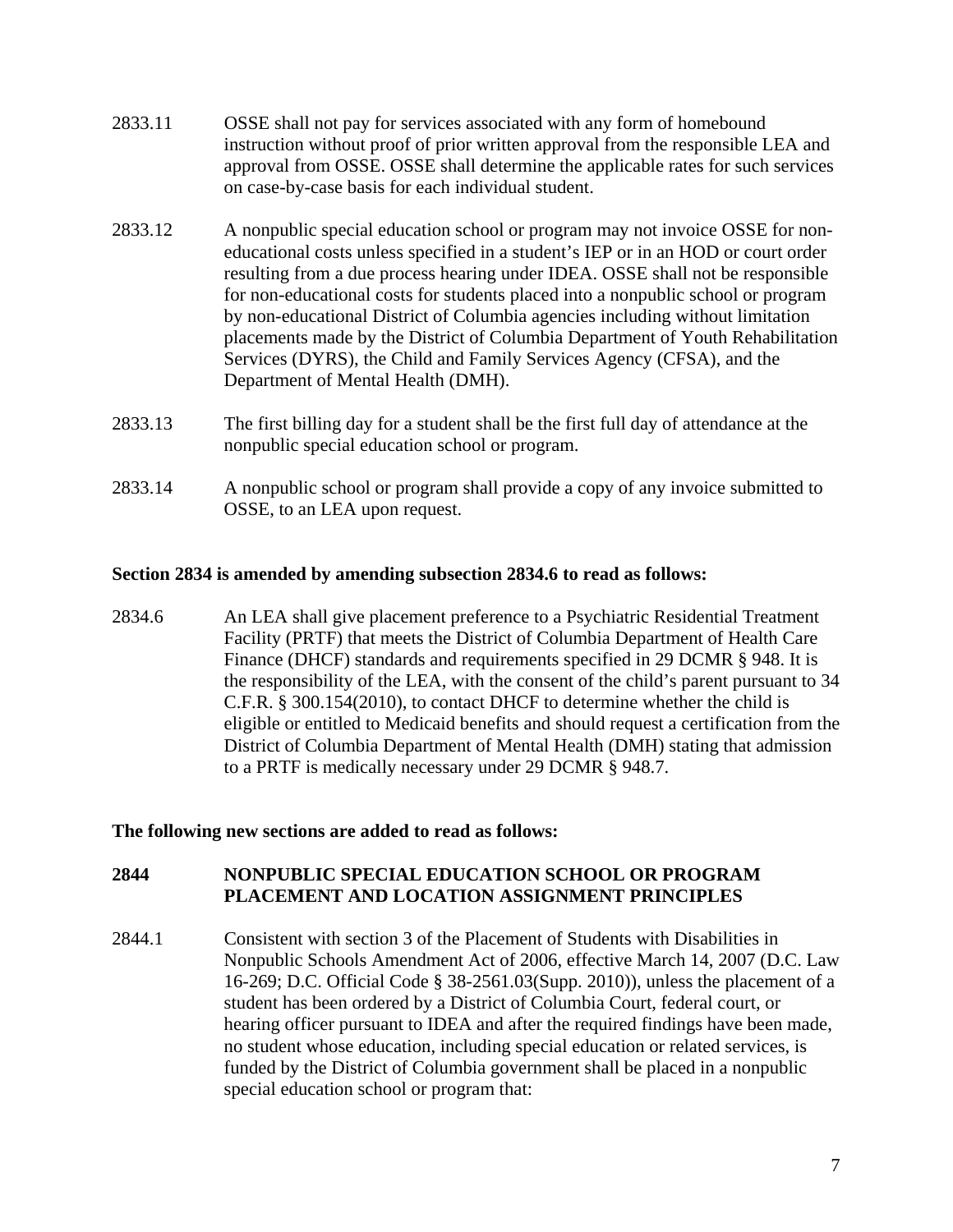- (a) Allows the use of aversive intervention in its policy or practice; or
- (b) Has not received and maintained a Certificate of Approval in accordance with D.C. Official Code § 38-2561.03(Supp. 2010) and its implementing regulations.
- 2844.2 The group of people determining the educational placement of a child with a disability shall make the placement decision in conformity with requisite provisions of District and federal laws and rules.
- 2844.3 The group of people determining the educational placement of a child with a disability shall ensure that the child's placement is determined annually, is based on the child's IEP, and is located as closely as possible to the child's home.
- 2844.4 Decisions regarding student placement shall give preference to appropriate special education schools or providers located in the District of Columbia; provided that the placement is appropriate for the student and made in accordance with the IDEA and this chapter, special education placements shall be made in the following order of priority:
	- (a) District of Columbia LEA, including DCPS or a District of Columbia public charter school;
	- (b) Another District of Columbia public school outside the student's enrolled LEA pursuant to an agreement between the LEA placing the student and the LEA accepting the student;
	- (c) Private or residential facility located in the District of Columbia; or
	- (d) Facility located outside the District of Columbia.
- 2844.5 A recommendation for a special education placement at a residential school or program shall assure that priority is given to a facility that:
	- (a) Meets the District of Columbia Department of Health Care Finance (DHCF) requirements for a Psychiatric Residential Treatment Facility (PRTF), consistent with 29 DCMR § 948; and
	- (b) Is located in the District of Columbia.
- 2844.6 If a PRTF placement within the District of Columbia is not deemed to be appropriate for a student, the appropriate PRTF selected outside of the District of Columbia shall be located at a distance as close as possible to the child's home.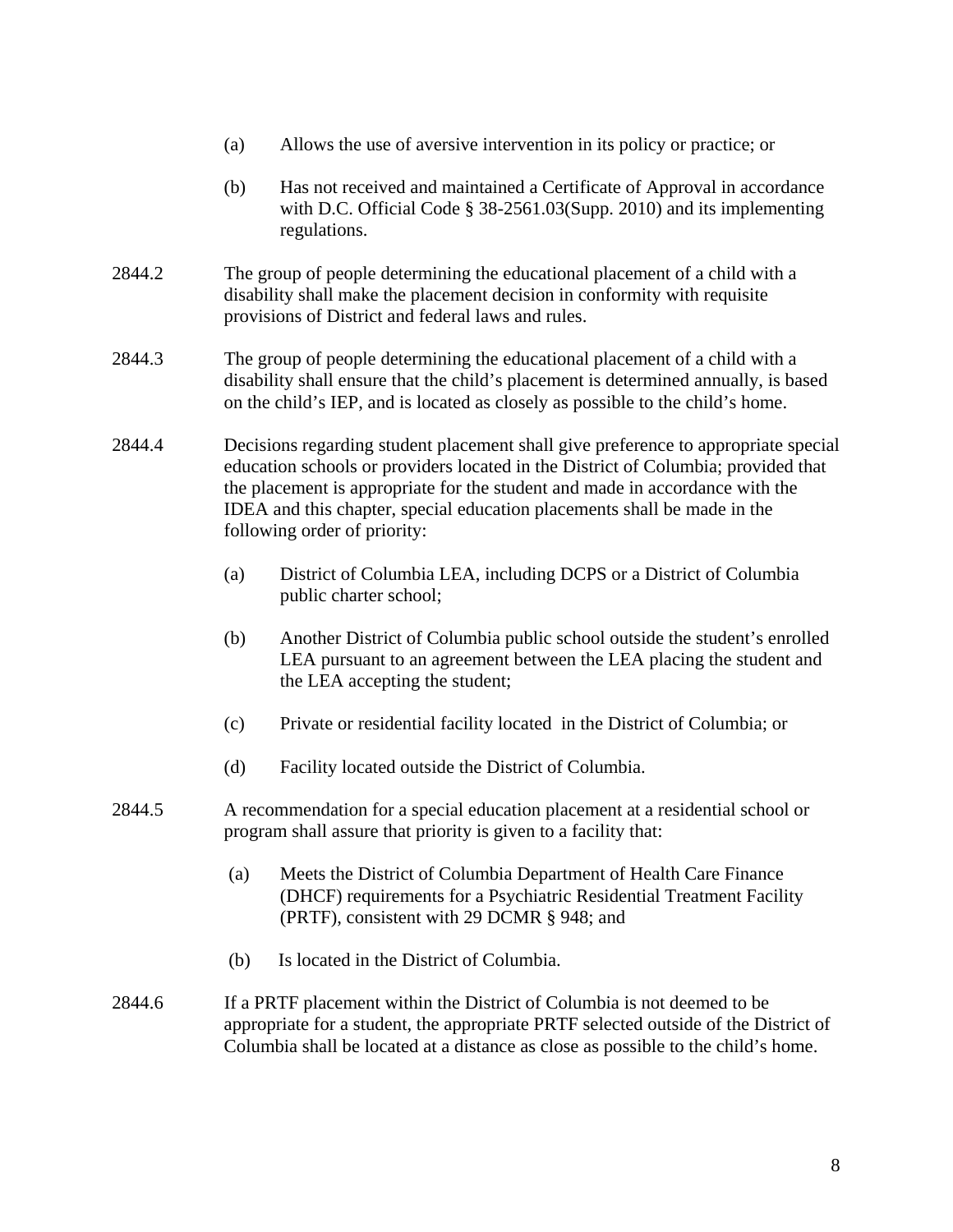- 2844.7 In order to place a student in a PRTF, the LEA shall obtain prior written consent from a student's parent or guardian authorizing the LEA to contact:
	- (a) The District of Columbia Department of Mental Health (DMH) to determine whether the child qualifies for a certification that admission to a PRTF is medically necessary; and
	- (b) DHCF to determine whether the child is eligible or entitled to receive Medicaid benefits.
- 2844.8 If a student placement is made at a residential facility that does not meet DHCF requirements for classification as a PRTF consistent with 29 DCMR § 948, a decision for placement shall first give preference to an appropriate residential facility located in the District of Columbia; and if an appropriate facility cannot be found within the District of Columbia, the residential facility selected for the student shall be located at a distance as close as possible to the student's home.
- 2844.9 At each annual meeting to determine a student's educational placement, the group of people determining the placement shall consider the student's transportation needs. Consistent with IDEA requirements and policies issued by the Office of the State Superintendent of Education, preference shall be given to an appropriate school that is located at a distance as close as possible to the student's home.
- 2844.10 Provided that the placement is appropriate for the student and made in accordance with the IDEA and this chapter, a student placement decision shall give preference to an appropriate school that is accessible by public transportation. If a student's IEP includes a provision to include bus transportation for a student as a related service, preference shall be given to an appropriate school that is on an existing bus route serviced by the District of Columbia.
- 2844.11 LEAs or a representative of a group making placement decisions may contact OSSE's Division of Transportation (OSSE DOT) for information about special education schools and providers and the respective bus routes serving them.
- 2844.12 To ensure placement decisions are made on an appropriate and individual basis, no student shall be placed in a:
	- (a) Nonpublic school or program that requires all students to attend Extended School Year (ESY) programming regardless of need or as a condition of enrollment;
	- (b) "Year-round" school unless the student's IEP team would otherwise require ESY service in a school with a traditional calendar or the team has determined that there is no other school or program with a COA that can implement the student's IEP; or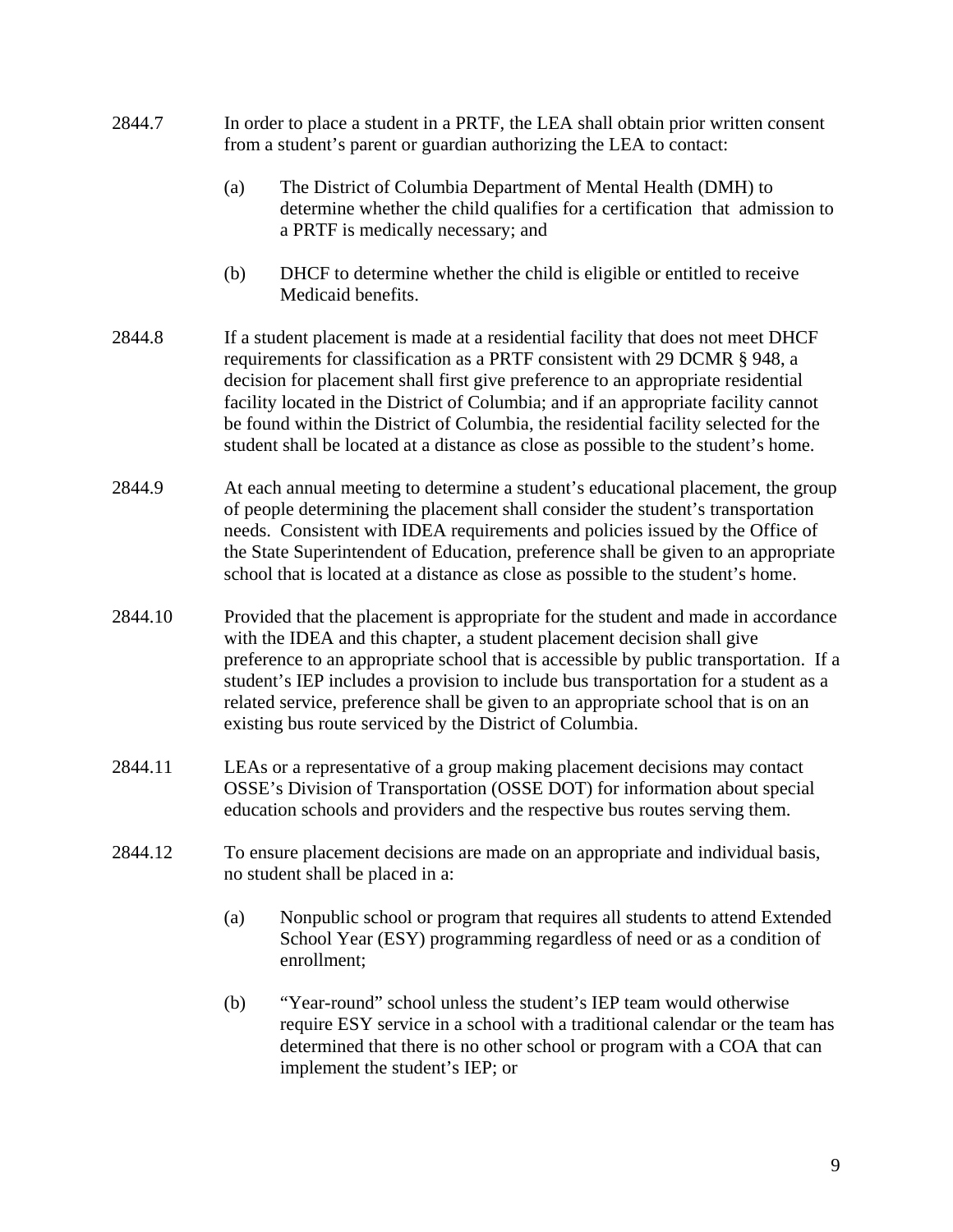(c) Nonpublic school or program that requires all students to attend programming that is offered outside the time frame of the regular instructional day and is not included in the school or program's per diem educational rate.

## **2845 RATES – GENERAL**

- 2845.1 OSSE shall establish and publish on an annual basis, or more frequently as needed, maximum rates to be paid for tuition and related services to nonpublic special education schools and programs providing special education and related services to students funded by the District of Columbia.
- 2845.2 Nothing in this chapter shall prohibit OSSE from:
	- (a) authorizing and accepting a rate higher than the rates set by this chapter in situations in which there is no other appropriate placement for an individual child;
	- (b) entering into contracts with nonpublic special education schools or programs for competitive rates or prohibit OSSE from recognizing competitive rates negotiated by District of Columbia LEAs or other District of Columbia agencies; or
	- (c) paying for all IDEA services ordered in an HOD or court order resulting from a due process complaint filed under IDEA.
- 2845.3 A nonpublic school or provider shall not submit for approval or charge the District of Columbia at a rate higher than a rate charged to other jurisdictions or to the private-paying general public for the same or a comparable service.
- 2845.4 A nonpublic special education school or program shall provide, upon request, a copy of all tuition and fee schedules provided to or charged to the private-paying general public.
- 2845.5 A nonpublic special education school or program shall not require the parents of a student enrolled in its school or program and funded by the District of Columbia, to sign a contract or agreement making the parents responsible for tuition and related services costs.

## **2846 NONPUBLIC SPECIAL EDUCATION SCHOOL OR PROGRAM RATES ESTABLISHED IN ANOTHER STATE**

2846.1 Pursuant to the following sections, a nonpublic special education school or program may request that OSSE recognize a rate or set of rates approved in another state, or political subdivision within a state, based upon a rate-setting methodology OSSE deems to be reasonable. If another jurisdiction's rate-setting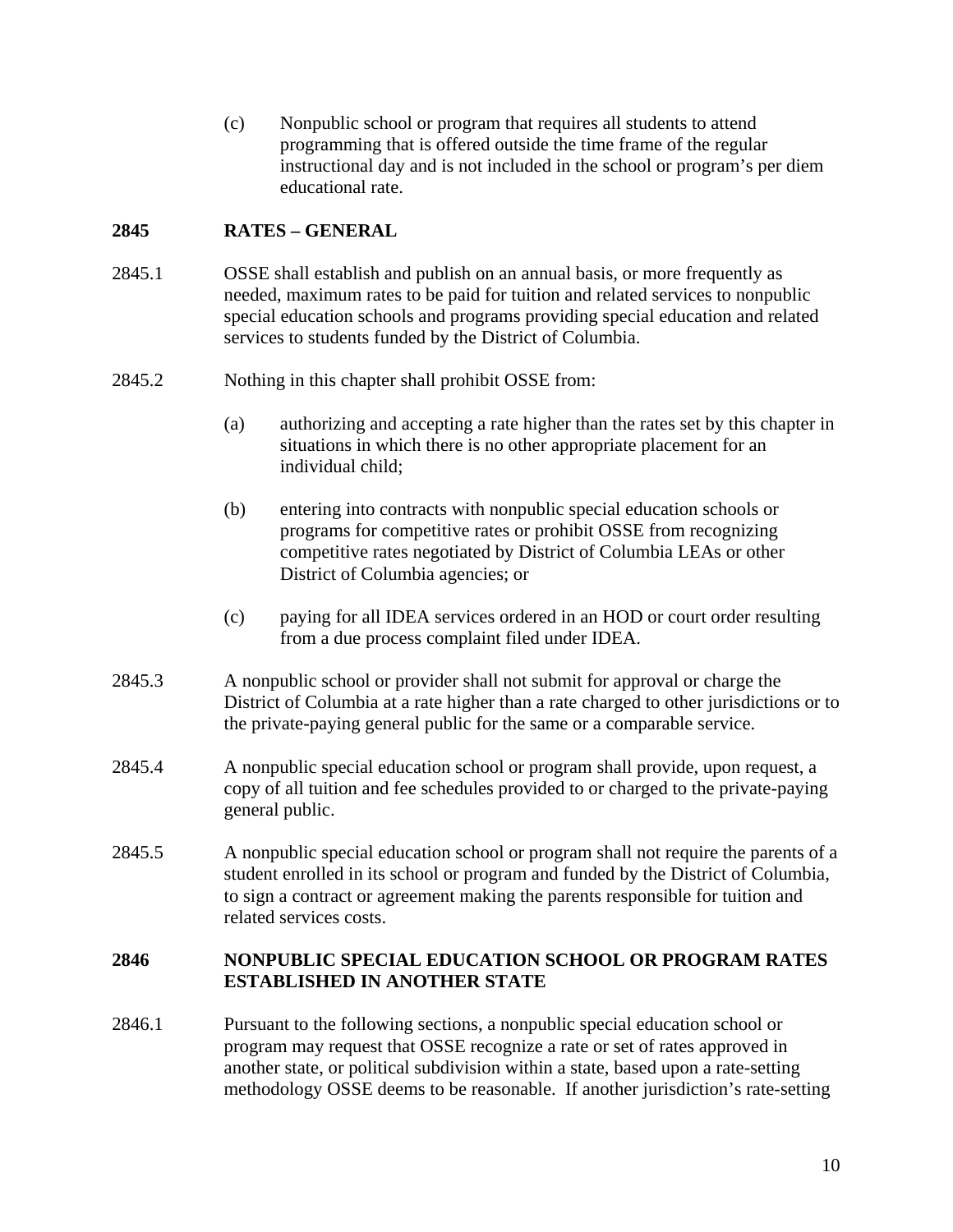methodology results in a set of rates for a given school or program(for example, a per diem tuition rate and/or related service(s) rates) the set of rates shall be recognized by OSSE in total..

- 2846.2 A nonpublic special education school or program shall submit to OSSE documentation that supports the rate(s) established in another state in an appropriate electronic format, annually or within five (5) business days after the date a student is enrolled at the nonpublic special education school or program. The documentation submitted to OSSE shall include the following information:
	- (a) A complete set of all documents submitted to the rate-setting state or political subdivision;
	- (b) Copies of all communications and notices received from the rate-setting state, or political subdivision within a state, describing all limitations to the rates including, without limitation, the effective dates;
	- (c) Information relating to bundling related service(s) in the per diem education rate; and
	- (d) The number of regular school days in the year for which the rate(s) will be paid.

## **2847 DAY AND RESIDENTIAL PROGRAM TUITION RATE ESTABLISHED BY THE DISTRICT**

- 2847.1 Effective July 1, 2011, the maximum annual per student tuition rate to be paid by the District of Columbia to a nonpublic special education school or program shall be based on the funding established by the Uniform Per Student Funding Formula (UPSFF) for students with disabilities enrolled in a District of Columbia public school.
- 2847.2 The maximum per diem tuition rates for non-ESY school days shall be derived by dividing the maximum annual per student tuition rate by one hundred eighty (180).
- 2847.3 If the District's annual budget for the next fiscal year (beginning October 1) has not been approved by Congress by July 1, OSSE shall use the UPSFF rate set forth in the supplementary material (Budget Books) provided to Congress with the District's Budget Request Act, until such time as the District's annual budget has been approved by Congress.
- 2847.4 If the final version of the UPSFF enacted into law for a fiscal year differs from the UPSFF submitted to the U.S. Congress, OSSE shall reconcile payments consistent with the final UPSFF. Within sixty (60) business days after the effective date of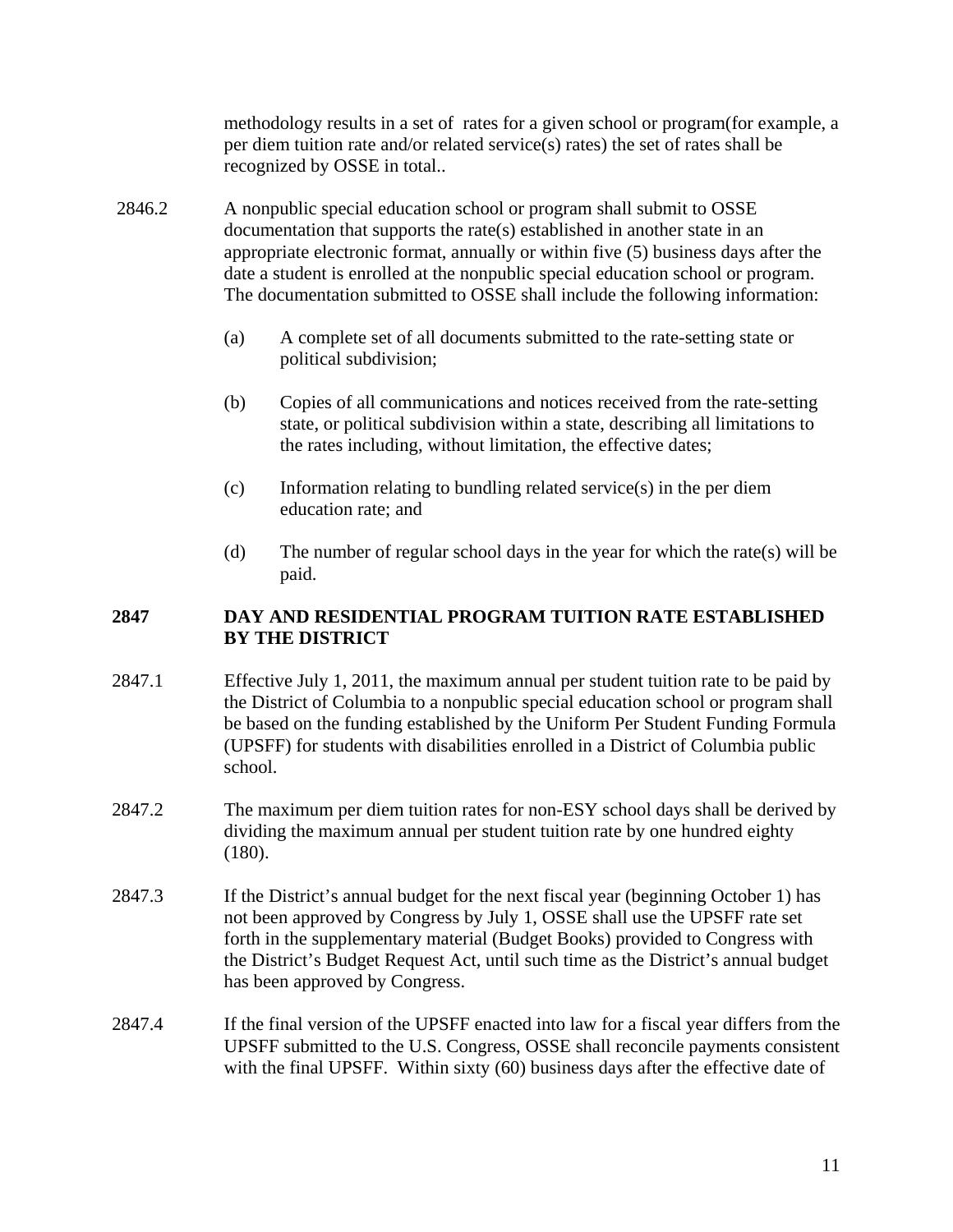the final UPSFF, the amounts paid to a nonpublic special education school or program or related service provider shall be reconciled in the following manner:

- (a) A debit or a credit shall be posted to the account of each school, program, or provider as appropriate;
- (b) Cash reimbursement for a credit may be considered only in exceptional circumstances based upon a written justification from the nonpublic special education school or program or related service provider, and accepted by OSSE.

### **2848 MAXIMUM ANNUAL AND PER DIEM PER STUDENT TUITION RATES**

2848.1 The Maximum Annual Per Student Tuition Rate to be paid by the District of Columbia for a school year of one hundred eighty (180) regular instructional days shall be calculated according to the following formula:

> UPSFF Special Education Schools per Pupil Allocation + UPSFF Level 4: Special Education per Pupil Supplemental Maximum Annual Per Student Tuition Rate

- 2848.2 The Maximum Per Diem Tuition Rate to be paid by the District of Columbia for regular instructional days shall be calculated according to the following formula: Maximum Annual Per-Student Tuition Rate divided by one hundred eighty (180) days.
- 2848.3 Unless the requirements of paragraph (a) of this subsection are met, a school day, including Extended School Year (ESY) programming that does not meet the six (6) hour minimum instructional school day requirement shall be billed on a pro rata hourly basis based on each school or program's per diem tuition rate as established in this chapter. OSSE shall apply a debit to the account of or seek a refund from any nonpublic special education school or program found to have overcharged OSSE in violation of this section.
	- (a) A nonpublic special education school or program that seeks to incorporate a school day that does not meet the six (6) hour minimum into the academic calendar shall submit a verification that other instructional days have been lengthened in order to ensure that the average number of instructional hours over the course of the school calendar meets or exceeds six (6) hours per day. This includes, but is not limited to, a routine early release day held in order to provide documented professional development or other mandatory faculty coplanning.
- 2848.4 The Maximum Per Diem Tuition Rate does not apply to homebound instruction as described in this chapter.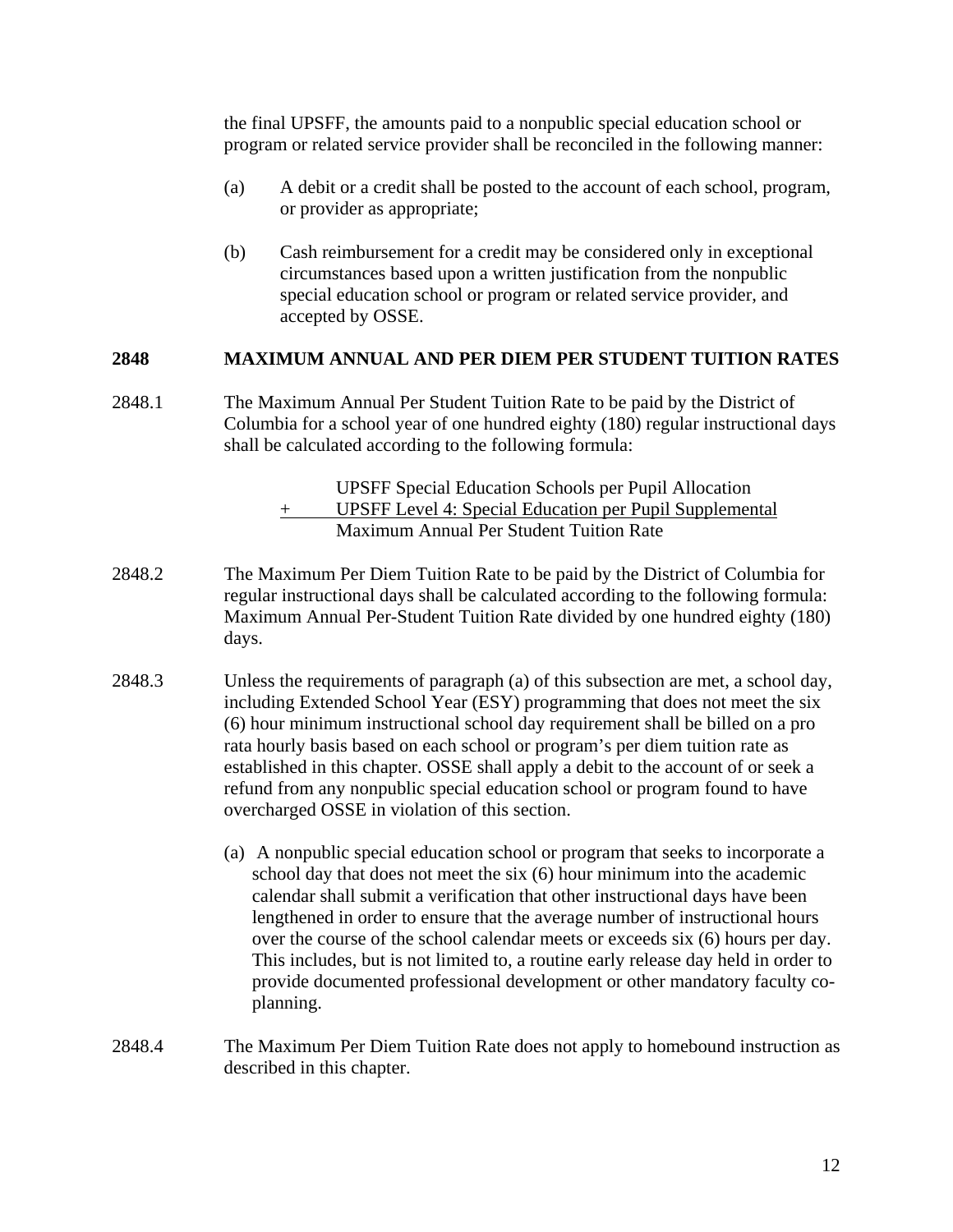2848.5 The maximum annual and maximum per diem tuition rates shall be published on the OSSE website at www.osse.dc.gov at least annually.

### **2849 RATE SETTING – PER DIEM TUITION RATES FOR NONPUBLIC SPECIAL EDUCATION SCHOOLS AND PROGRAMS**

- 2849.1 Except as described in subsections 2849.1 and 2849.2 below, the per diem tuition rate to be paid by the District of Columbia to a nonpublic special education school or program shall be the lowest of the:
	- (a) Maximum Per Diem Tuition Rate as calculated consistent with this chapter;
	- (b) Per diem tuition rate the nonpublic school or program charges to the private-paying general public, derived by dividing the total annual tuition by the actual number of school days if necessary; or
	- (c) Per diem tuition rate set by another state, or political subdivision within a state, as the result of a rate-setting methodology that has been deemed to be reasonable by OSSE.
- 2849.2 OSSE shall accept the per diem tuition rate set by the state or political subdivision within the state in which the school or program is located when the per diem tuition rate is derived from a standardized rate-setting methodology deemed reasonable by OSSE. If the rate set by the state or political subdivision applies to more than one (1) campus or site, OSSE's acceptance of a combined rate applies to all sites provided all sites have undergone the review and approval process of the rate-setting state.
- 2849.3 OSSE may accept a rate set by a state or political subdivision within the state other than the state in which the school or program is located that is higher than the Maximum Per Diem Rate as calculated in this chapter, if the higher rate is due to the bundling of related services as permitted by that state.

## **2850 EXTENDED SCHOOL YEAR RATES**

- 2850.1 Rates for extended school year (ESY) services, as defined by 34 C.F.R. § 300.106, shall be prorated hourly, calculated according to this chapter, and based on a prorated instructional day.
- 2850.2 Each nonpublic school or program shall submit an ESY schedule documenting the amount of daily instruction provided in order for OSSE to approve the ESY rate. Such documentation shall be received, annually, no less than sixty (60) sixty days before the first date of expected ESY invoicing.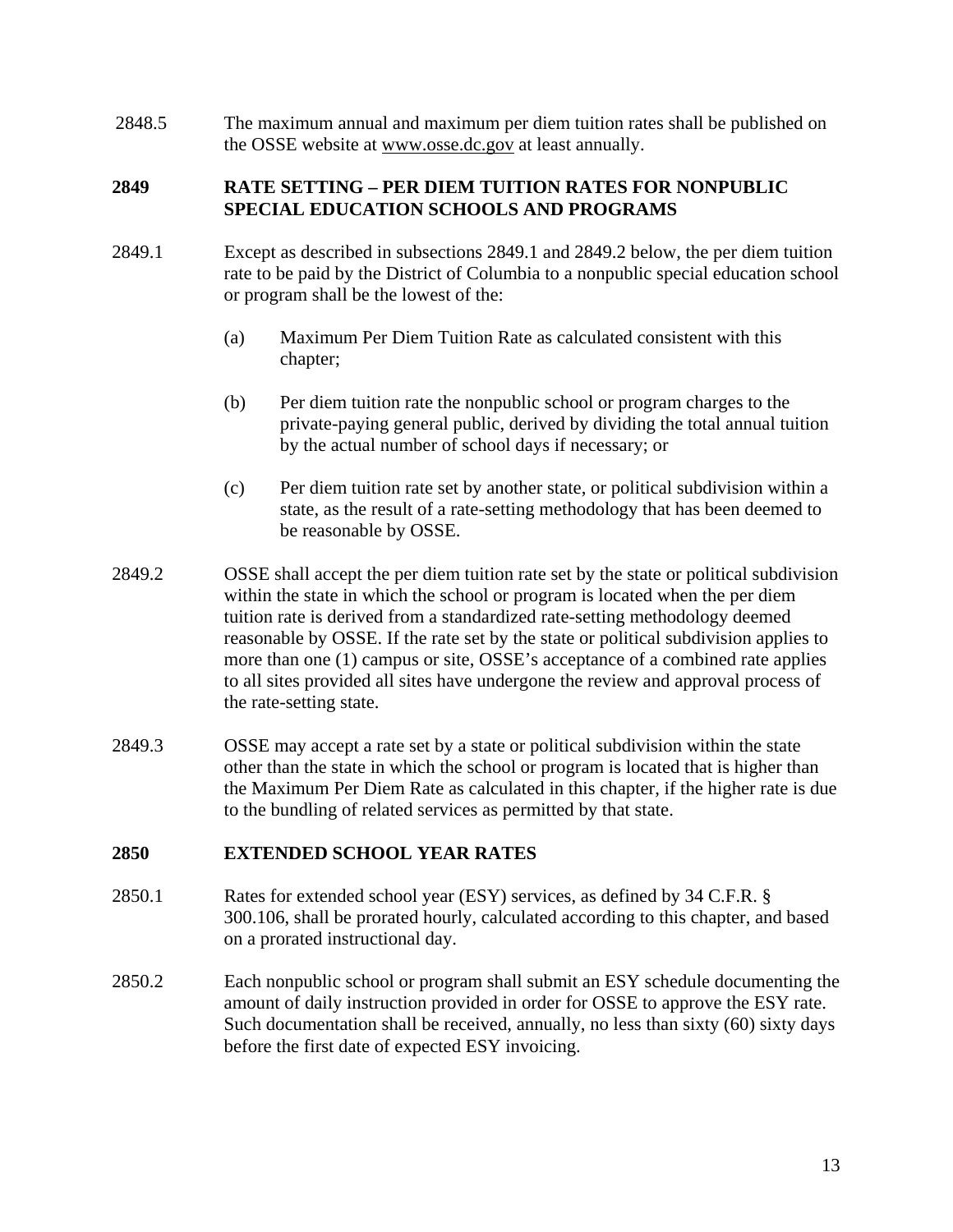- 2850.3 No invoice for ESY services for a student shall be submitted to OSSE prior to the date OSSE has approved an ESY rate.
- 2850.4 No invoice for ESY services for a student shall be submitted to OSSE unless eligibility for ESY has been documented in the student's IEP.

### **2851 RATE SETTING – RESIDENTIAL COSTS (RESIDENTIAL SCHOOLS)**

- 2851.1 *Psychiatric Residential Treatment Facilities (PRTFs)*.
	- (a) The residential per diem rate for a residential nonpublic school or program that meets the District of Columbia's Department of Health Care Finance (DHCF) requirements for a Psychiatric Residential Treatment Facility (PRTF) under 29 DCMR § 948, shall be determined by DHCF under 29 DCMR § 949 and any other applicable rules and regulations.
	- (b) A PRTF shall submit invoices for all non-tuition costs, as directed by DHCF, for Medicaid-enrolled District of Columbia students with a medical necessity determination from DMH.
	- (c) A PRTF providing services to District of Columbia students who are not Medicaid-enrolled or who have not received a medical necessity certification from DMH, shall invoice OSSE at the same reimbursement rate applicable to District of Columbia Medicaid enrollees.
- 2851.2 *All Other Residential Facilities.* Residential per diem rates (excludes all tuition and related services) for all nonpublic residential schools or programs that have not been certified as PRTFs by the District of Columbia shall be, at OSSE's discretion:
	- (a) The residential per diem rate set by another state or political subdivision as the result of a rate-setting methodology that has been deemed reasonable by OSSE;
	- (b) The residential per diem rate the nonpublic school or program charges to the private-paying general public; or
	- (c) The supplemental special education residential add-on rate established by the UPSFF for a student enrolled in a District of Columbia public school.

#### **2852 RATE SETTING – RELATED SERVICES**

2852.1 The Baseline Hourly Rate used to calculate the Maximum Hourly Rate for each of the following related services, as defined by 34 C.F.R. § 300.34(2010), including the Maximum Evaluation Cost for evaluation services, shall be the mean hourly rate from the United States Department of Labor Bureau of Labor Statistics (BLS)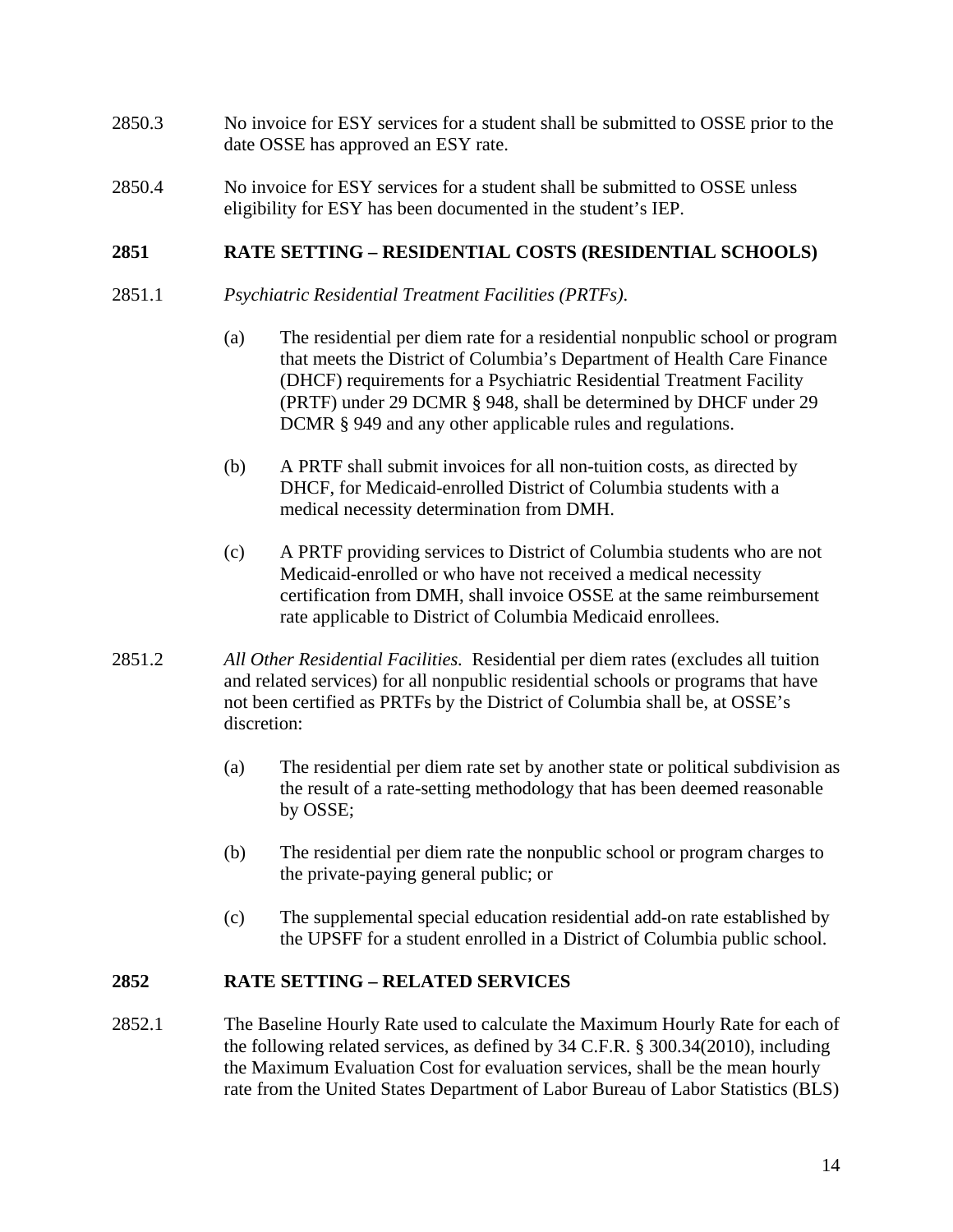Metropolitan Area Occupational Employment and Wage Estimates for the Washington-Arlington-Alexandria, DC-VA-MD-WV Metropolitan Division that corresponds to each of the following Standard Occupational Classification (SOC) system codes:

- (a) Audiology services,  $34$  C.F.R. §  $300.34(c)(1)(2010) -$  SOC code 29-1181(Audiologist);
- (b) Counseling services,  $34$  C.F.R.  $\S 300.34(c)(2)(2010)$  and, for Psychological services provided by a Psychologist only, 34 C.F.R. § 300.34(c)(10):
	- (1) Provided by a Licensed Mental Health Counselor SOC code 21- 1014 (Mental Health Counselors);
	- (2) Provided by a Licensed Social Worker SOC code 21-1021 (Child, Family, and School Social Workers);
	- (3) Provided by a Psychologist SOC code 19-3031 (Clinical, Counseling, and School Psychologist);
	- (4) Provided by a Psychiatrist SOC code 29-1066 (Psychiatrists);
- (c) Occupational Therapy services,  $34$  C.F.R.  $\frac{8}{3}$  300.34(c)(6)(2010) SOC code 29-1122 (Occupational Therapists);
- (d) Physical Therapy services,  $34$  C.F.R. §  $300.34(c)(9)(2010) -$  SOC code 29-1123 (Physical Therapists);
- (e) Speech-Language Pathology services,  $34$  C.F.R. §  $300.34(c)(15)(2010) -$ SOC code 29-1127 (Speech-Language Pathologists).
- 2852.2 Except as provided in (b) and (c) below, the Maximum Hourly Rate for individual related services shall be two and one half (2.5) times the Baseline Hourly Rate. Nonpublic special education schools and programs may not charge OSSE more than the rate charged to any private payer for the same related service. Providers may be required to provide copies of credentials to support any given rate.
	- (a) For Counseling Services Provided by a Psychologist the Maximum Hourly Rate shall be two and three-quarters (2.75) times the Baseline Hourly Rate.
	- (b) For Occupational Therapy Services the Maximum Hourly Rate shall be two and three-quarters (2.75) times the Baseline Hourly Rate.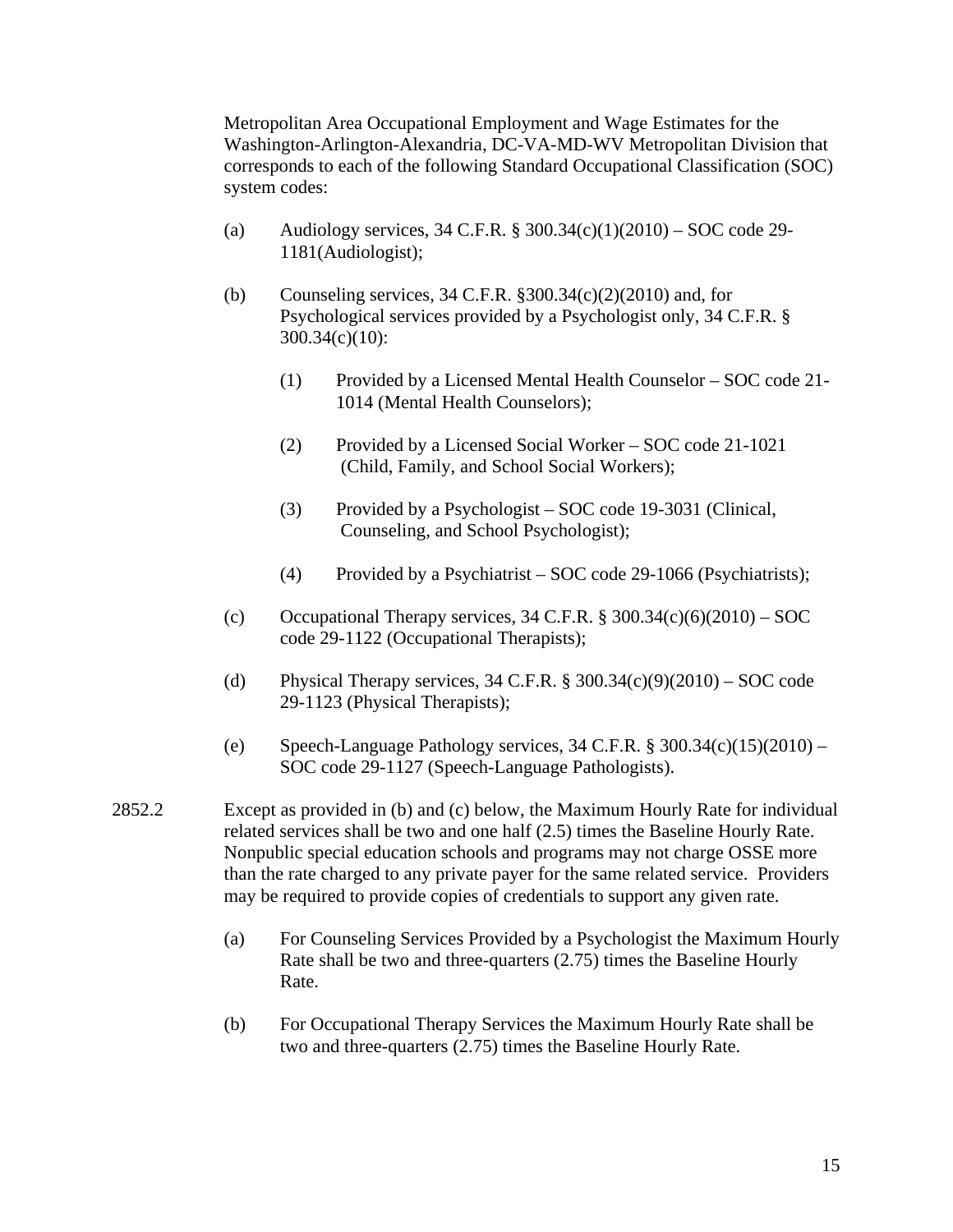- 2852.3 A nonpublic special education school, program, evaluator, or related service provider shall obtain from OSSE prior written approval for related service rates that are not provided for in this section. OSSE shall not pay for such a related service unless the rate is specifically approved by OSSE as part of the most recent certificate of approval process or through a separate rate review process.
	- (a) Unless otherwise set by the District's Medicaid Program for PRTFs, the maximum rate a related service provided to a student enrolled in a nonpublic special education day or residential school or program shall be aligned to the United States Department of Labor Bureau of Labor Statistics (BLS) Metropolitan Area Occupational Employment and Wage Estimates for the geographic area in which the day or residential program is located.
- 2852.4 If the rate of another state or political subdivision has been accepted by OSSE under this chapter is a bundled tuition rate that incorporates related service(s), the nonpublic school or program may not invoice OSSE separately for that service up to the number of bundled hours. OSSE shall apply a debit to the account of or seek a refund from a nonpublic school or program found to have charged OSSE in violation of this section.
- 2852.5 *Group Rates for Related Services*. The per-student hourly rate for each student in a group shall be based on the following formula:
	- (a) Group Size of 2 = (Individual Related Service Rate x 1.85)  $\div$  2;
	- (b) Group Size of  $3 =$  (Individual Related Service Rate x 1.95)  $\div$  3;
	- (c) Group Size of  $4 = (Individual Related Service Rate x 2.00) \div 4$ ; or
	- (d) Group Size of 5 or more = (Individual Related Service Rate x 2.00)  $\div$  5.
- 2852.6 *Aides.* For IEP-required aides, the baseline annual salary used to calculate the maximum hourly rate will be the mean annual salary from the United States Department of Labor Bureau of Labor Statistics (BLS) Metropolitan Area Occupational Employment and Wage Estimates for the Washington-Arlington-Alexandria, DC-VA-MD-WV Metropolitan Division that corresponds to occupational code 25-9041 (Teacher Assistants). The Maximum Hourly Rate for Aides shall be the mean annual salary divided by one hundred eighty (180) school days divided by six (6) instructional hours.

## **2853 RATE SETTING – EVALUATIONS**

2853.1 The Maximum Evaluation Cost to be paid for each of the following evaluations will be calculated by multiplying the corresponding individual related service rate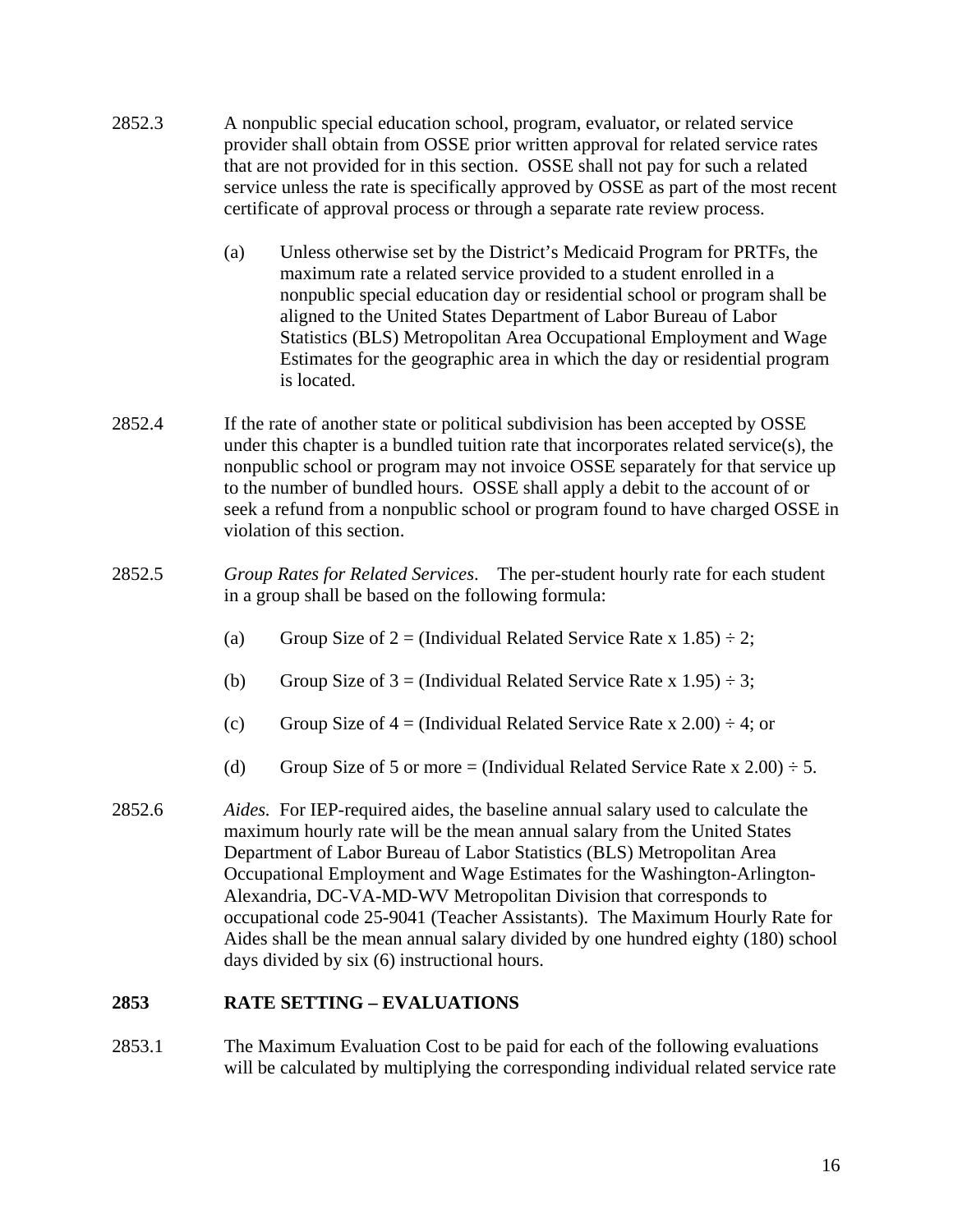as described in section 2852 by the maximum number of hours permitted to be billed for each evaluation, as provided in the following chart:

| <b>Evaluation</b>                    | <b>Relevant DHCF Procedure Code</b>                                     | <b>Maximum</b>   | Corresponding                 |
|--------------------------------------|-------------------------------------------------------------------------|------------------|-------------------------------|
|                                      | Description(s)                                                          | <b>Number of</b> | <b>Related Service</b>        |
|                                      |                                                                         | <b>Hours</b>     | Rate                          |
| (a) Audiology                        | Evaluation of speech, language,                                         | 4                | Audiology,                    |
| Evaluation                           | voice, communication, and/or aural                                      |                  | 2852.1(a)                     |
|                                      | rehabilitation status                                                   |                  |                               |
| (b) Comprehensive                    | Psychological testing (includes                                         | 13               | Counseling by a               |
| Psychological                        | psychodiagnostic assessment of                                          |                  | Psychologist,                 |
| Evaluation                           | emotionality, intellectual abilities,                                   |                  | 2852.1(b)(3)                  |
|                                      | personality and psychopathology,                                        |                  |                               |
|                                      | for example, MMPI, Rorschach,                                           |                  |                               |
|                                      | WAIS), per hour of the                                                  |                  |                               |
|                                      | psychologist's or physician's time,                                     |                  |                               |
|                                      | both face-to-face time administering                                    |                  |                               |
|                                      | tests to the patient and time                                           |                  |                               |
|                                      | interpreting these test results and                                     |                  |                               |
|                                      | preparing the report                                                    |                  |                               |
| (c) Neuropsychological               | Neuropsychological testing battery                                      | 10               | Counseling by a               |
| <b>Testing Battery</b>               | (for example, Halstead-Reitan,                                          |                  | Psychologist,                 |
|                                      | Luria, WAIS-R) with interpretation                                      |                  | 2852.1(b)(3)                  |
|                                      | and report                                                              | See the          |                               |
| (d) Neuropsychological<br>Evaluation | See the descriptions for the                                            | maximum          | Counseling by a               |
|                                      | Comprehensive Psychological<br><b>Evaluation and Neuropsychological</b> | hours for        | Psychologist,<br>2852.1(b)(3) |
|                                      | <b>Testing Battery</b>                                                  | $(b) + (c)$      |                               |
|                                      |                                                                         | above.           |                               |
| (e) Occupational                     | Occupational therapy evaluation or                                      | 6                | Occupational                  |
| <b>Therapy Evaluation</b>            | re-evaluations                                                          |                  | Therapy,                      |
|                                      |                                                                         |                  | 2852.1(c)                     |
| (f) Psychiatric                      | Psychiatric diagnostic interview                                        | 10               | Counseling by a               |
| Evaluation                           | examination                                                             |                  | Psychiatrist,                 |
|                                      |                                                                         |                  | 2852.1(b)(4)                  |
| (g) Physical Therapy                 | Physical therapy evaluation or re-                                      | $\overline{4}$   | Physical                      |
| Evaluation                           | evaluation                                                              |                  | Therapy,                      |
|                                      |                                                                         |                  | 2852.1(d)                     |
| (h) Speech-Language                  | Evaluation of speech, language,                                         | 8                | Speech-                       |
| Evaluation                           | voice, communication, auditory                                          |                  | Language                      |
|                                      | processing, and/or aural                                                |                  | Pathology,                    |
|                                      | rehabilitation status                                                   |                  | 2852.1(e)                     |

2853.2 A nonpublic special education school, program, evaluator, or related service provider shall obtain from OSSE prior written approval for an evaluation rate that is not provided for in this section. OSSE shall not pay for such a related service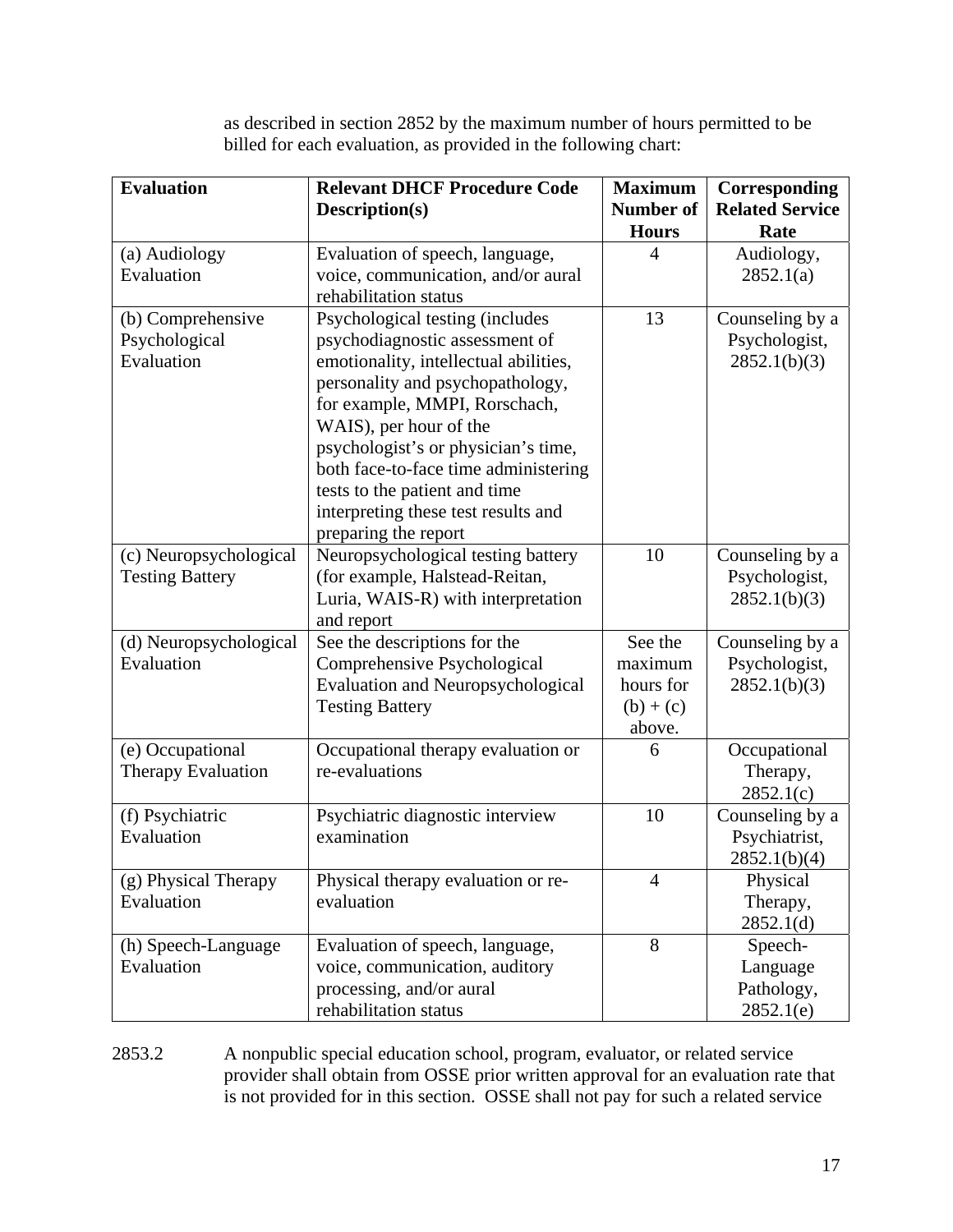unless the rate is specifically approved by OSSE as part of the most recent certificate of approval process or through a separate rate review process.

(a) Unless otherwise set by the District's Medicaid Program for PRTFs, the Maximum Evaluation Cost for an evaluation provided to a student enrolled in a nonpublic special education day or residential school or program shall be aligned to the United States Department of Labor Bureau of Labor Statistics (BLS) Metropolitan Area Occupational Employment and Wage Estimates for the geographic area in which the day or residential program is located and multiplied by the permitted number of hours.

### **2854 RATE-SETTING – ADMINSTRATION AND APPEALS**

- 2854.1 OSSE shall publish and maintain on its website a list of nonpublic special education schools and programs providing special education services to District of Columbia students.
- 2854.2 OSSE shall be responsible for processing all payments for services provided to students attending nonpublic special education schools or programs paid for by the District of Columbia and shall:
	- (a) Issue written guidance with regard to OSSE's payment policies and procedures;
	- (b) Issue written guidance for dispute resolution with regard to payments made under the Placement Act and this chapter;
	- (c) Publish rate and payment related guidance on the OSSE website; and
	- (d) Publish the components of the annual rate calculation formula on the OSSE website.
- 2854.3 The exclusive means for a nonpublic special education school or program to appeal a rate established by OSSE under the Placement Act or this chapter is the reconsideration review process before the rate reconsideration panel established by the Placement Act.
- 2854.4 The rate established by OSSE shall remain in effect pending a final decision of the rate reconsideration panel.
- 2854.5 A rate shall be eligible for reconsideration only for matters that relate to the ability of the nonpublic special education school or program to meet the requirements of an IEP for a student placed by a District government agency. In order to be heard and considered, a nonpublic special education school or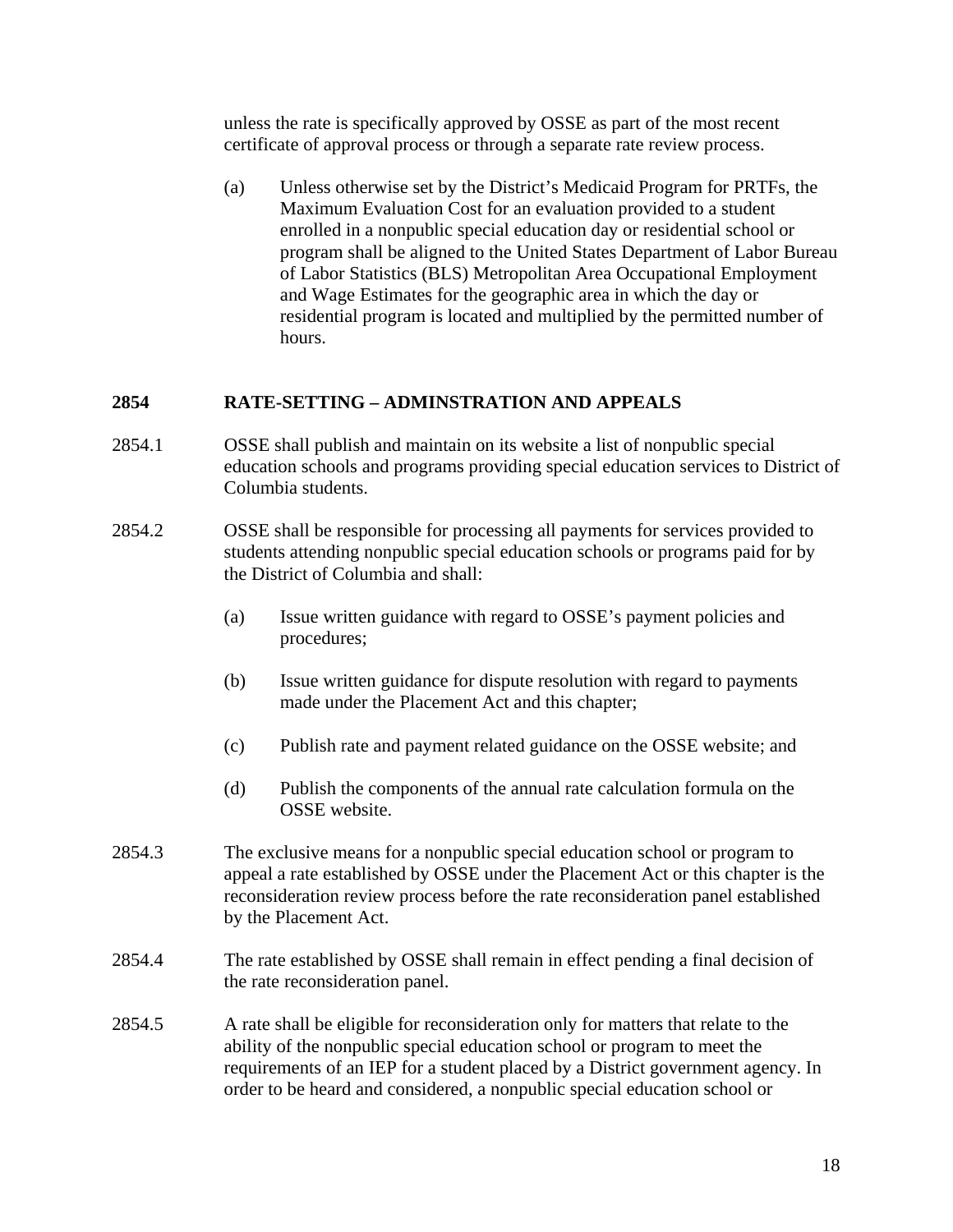program's written request for reconsideration of a rate established under this chapter shall:

- (a) Be filed with OSSE within thirty (30) calendar days after the school or program receives notification of the rate established by OSSE under this chapter;
- (b) State with specificity the relief requested;
- (c) Include documented data and analysis to justify the request for a specific rate and an explanation why the special education services required by the District student's IEP could not be met at the established rate; and
- (d) Provide any other information deemed appropriate by the rate reconsideration panel to allow an analysis of the claim.
- 2854.6 The rate reconsideration panel may in its discretion review individual exceptions for a student the panel determines has unique or highly specialized needs that cannot be properly addressed and funded through the aggregate rate. In the case where reconsideration is being requested for an individual exception to an aggregate rate, the requesting party shall:
	- (a) Justify with specificity the necessity to pay for services at a rate in excess of an established rate;
	- (b) Demonstrate the existence of the student's unique or highly specialized needs;
	- (c) Include documented data and analysis to justify the request for a specific rate and an explanation why the special education services required by the District student's IEP could not be met at the established rate; and
	- (d) Provide any other information deemed appropriate by the rate reconsideration panel to allow an analysis of the claim.
- 2854.7 Upon receipt of a timely request for reconsideration that conforms with the requirements of the Placement Act and this chapter, OSSE shall convene and provide administrative support to the rate reconsideration panel in conformance with the Placement Act. OSSE shall establish guidance with regard to the panel hearing process and member conduct, including:
	- (a) Confidentiality requirements;
	- (b) Member duties, responsibilities, and prohibitions against representations or public statements related to panel membership;